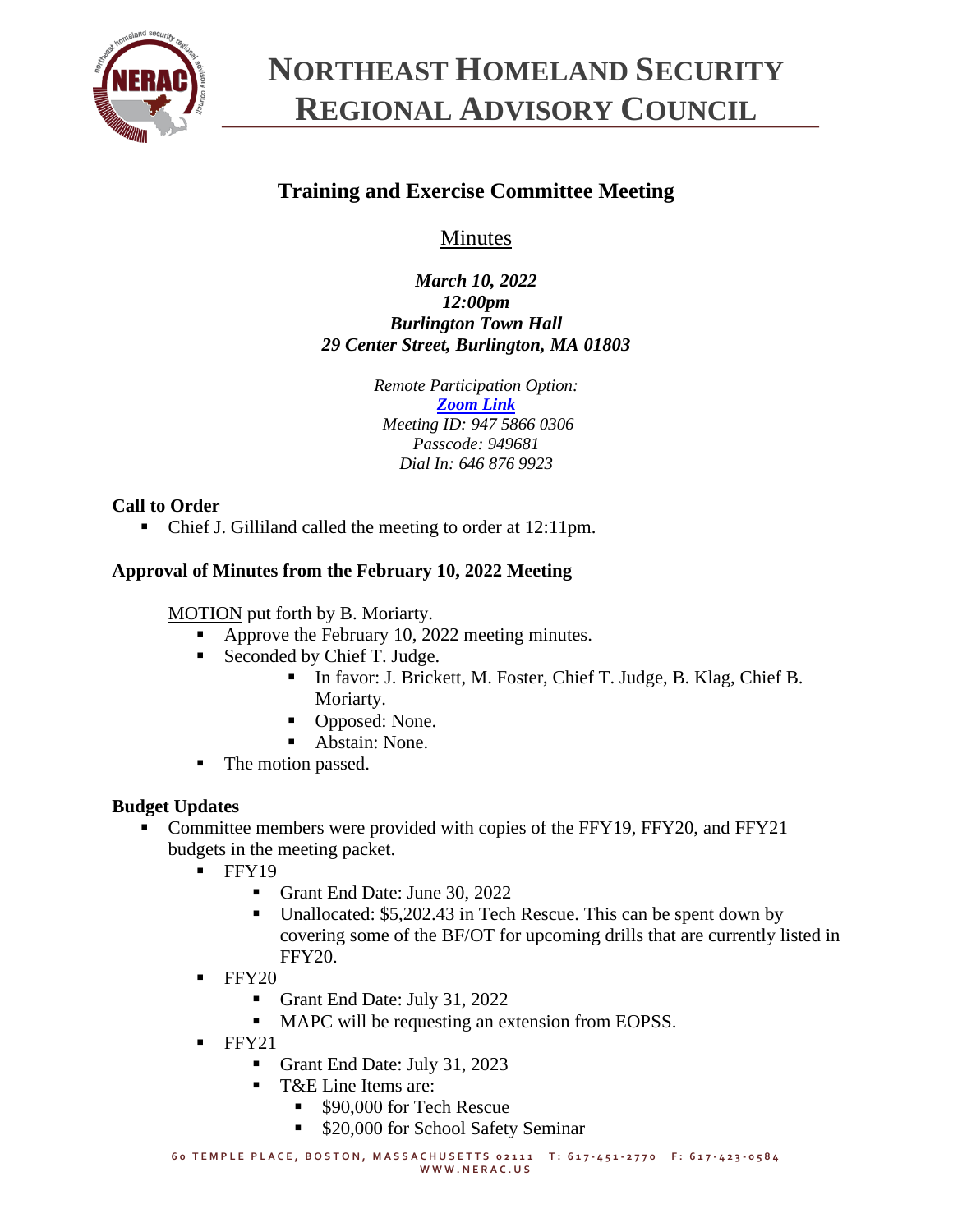# **Project Updates**

- Northwest Regional Active Shooter Training
	- The original funding request that was submitted and approved by NERAC was for instructor and material costs.
	- ALERRT informed MAPC that there would be no costs associated with this training for the towns of Ashby, Dunstable, Groton, Pepperell, and Townsend.
	- There is no need for the \$13,700.00 allocated in FFY19, and the POC has been connected with the ALERRT manager to schedule the trainings.

MOTION put forth by B. Moriarty.

- Decrease the NW Active Shooter Training funding to \$0 and then fully fund the Domestic Water Supply TTX out of FFY19.
- Seconded by Chief T. Judge.
	- In favor: J. Brickett, M. Foster, Chief T. Judge, B. Klag, Chief B. Moriarty.
	- Opposed: None.
	- Abstain: None.
- The motion passed.
- Regional Stop-the-Bleed Training
	- The first instructor meeting/training was held in February and the first class is scheduled for March 7, 2022. Their goal is to complete 6 classes per month (2 per Town) through March, April and May 2022.
	- **EXECUTE:** Instructors' overtime rates have increased since the project was originally approved in March 2019. The most recent estimate from January (\$8,147.20) does not take the rate increases into account, but the project is still expected to stay in budget as there is a large buffer in place (\$17,641.10 remaining).
	- The Committee questioned why the BF/OT cap of \$35/hour was not in place for this project. MAPC will look into the approval history and report back at the next meeting.
	- Burlington Mall Full-Scale Exercise
	- The Final Planning Meeting was held on March 7, 2022...
	- An update was received from Burlington FD that there will be several Rescue Task Force teams with Fire personnel participating.
	- The planning team is finalizing which NERAC equipment will be used for the event, which includes the Active Shooter Training Kit and other cache site equipment like portable message boards.
- Domestic Water Supply TTX
	- The kickoff meeting occurred on February 14, 2022.
	- During the meeting the expected outcomes, format, and scenarios were reviewed. The team confirmed that it would be two single-day exercises: one will focus on a dam failure, and the other will focus on a water contamination scenario.
	- May 25 and May 26, 2022 are the tentative exercise dates.
	- The midterm planning meeting will likely be scheduled on April 27, 2022.
- CLSW Rescue Task Force Training
	- All approvals have been received, including the EHP.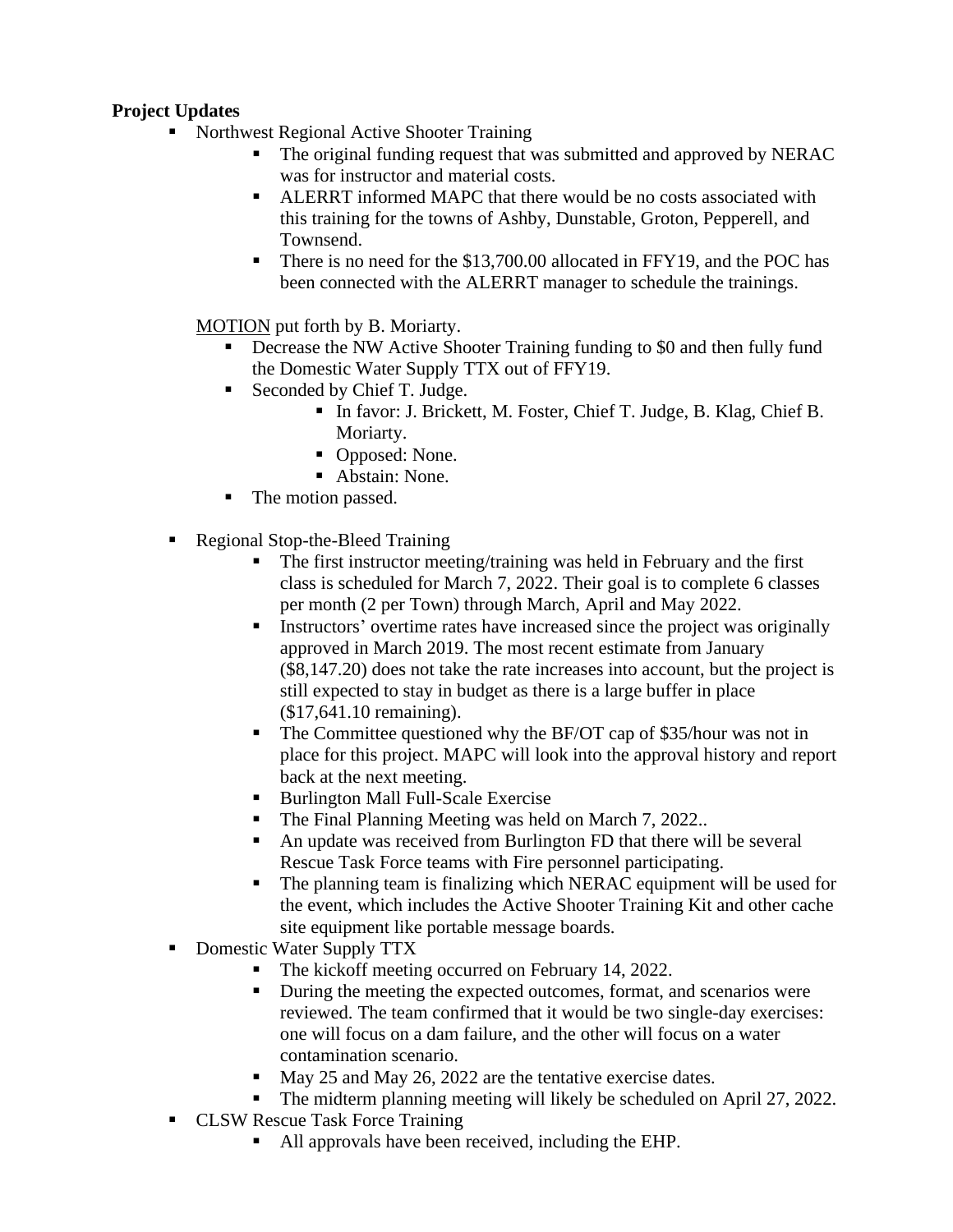- The introductory 101 program took place in February and training materials have been finalized and sent to the participating departments to prepare for the practical training days.
- Since NERAC didn't need to contract with a consultant for this training, MAPC's legal department determined that a brief MOU was needed to formally release MAPC, NERAC, and EOPSS from liabilities.
- The full-day practical days are scheduled for April 26, April 27, May 4, and May 5, 2022 at the Old Bosse Sports Complex in Sudbury.
- Topsfield School Evacuation Full Scale Exercise
	- This project was on hold due to COVID, but planning has resumed.
	- It is a Full-Scale Exercise simulating an emergency school evacuation of a regional elementary school in the Tri-Town Union School District. It will test the adjustments made to their evacuation plans after the Tabletop Exercise in 2016.
	- The exercise is scheduled for May 20, 2022.
- Basic Disaster Life Support Course
	- The PO has been issued for the virtual BDLS course for the 28 remaining seats on April 5 and April 6, 2022 from 8am-12pm each day.
	- BLDS is typically a full 1-day course, but virtual offerings are split into 2 half-days.
	- The goal is to have more people BDLS certified in order to fill the upcoming ADLS class, since it is a pre-requisite.
	- MAPC will send out a flyer and registration link shortly, and asks the Committee to help advertise.
- Advanced Disaster Life Support Course
	- The PO has been issued and the ADLS course will be in person for 30 students on June 28 and June 29, 2022 (full days).
	- MAPC is securing a location that meets the course requirements, and welcomes suggestions.
		- M. Foster offered MA-TF1 in Beverly as a location for the course.
- Active Shooter Training Kit
	- **MOU and Borrowing Policy Review** 
		- Committee members were provided with the draft MOU and Borrowing Policy in the meeting packet.
		- The Committee discussed that all MA Law Enforcement agencies should be allowed to borrow the equipment, but preference should be given to NERAC communities.
		- Borrowers will be held responsible for broken equipment. Merrimac PD would notify MAPC in such event, and MAPC will coordinate with the borrower to arrange repairs.
	- MOTION put forth by B. Moriarty.
		- Approve the procedures laid out in the MOU and Borrowing Policies and Procedures document and allow MAPC to consult with legal and law enforcement partners to further edit and finalize the language.
		- Seconded by Chief T. Judge.
			- In favor: J. Brickett, M. Foster, Chief T. Judge, B. Klag, Chief B. Moriarty.
			- Opposed: None.
			- Abstain: None.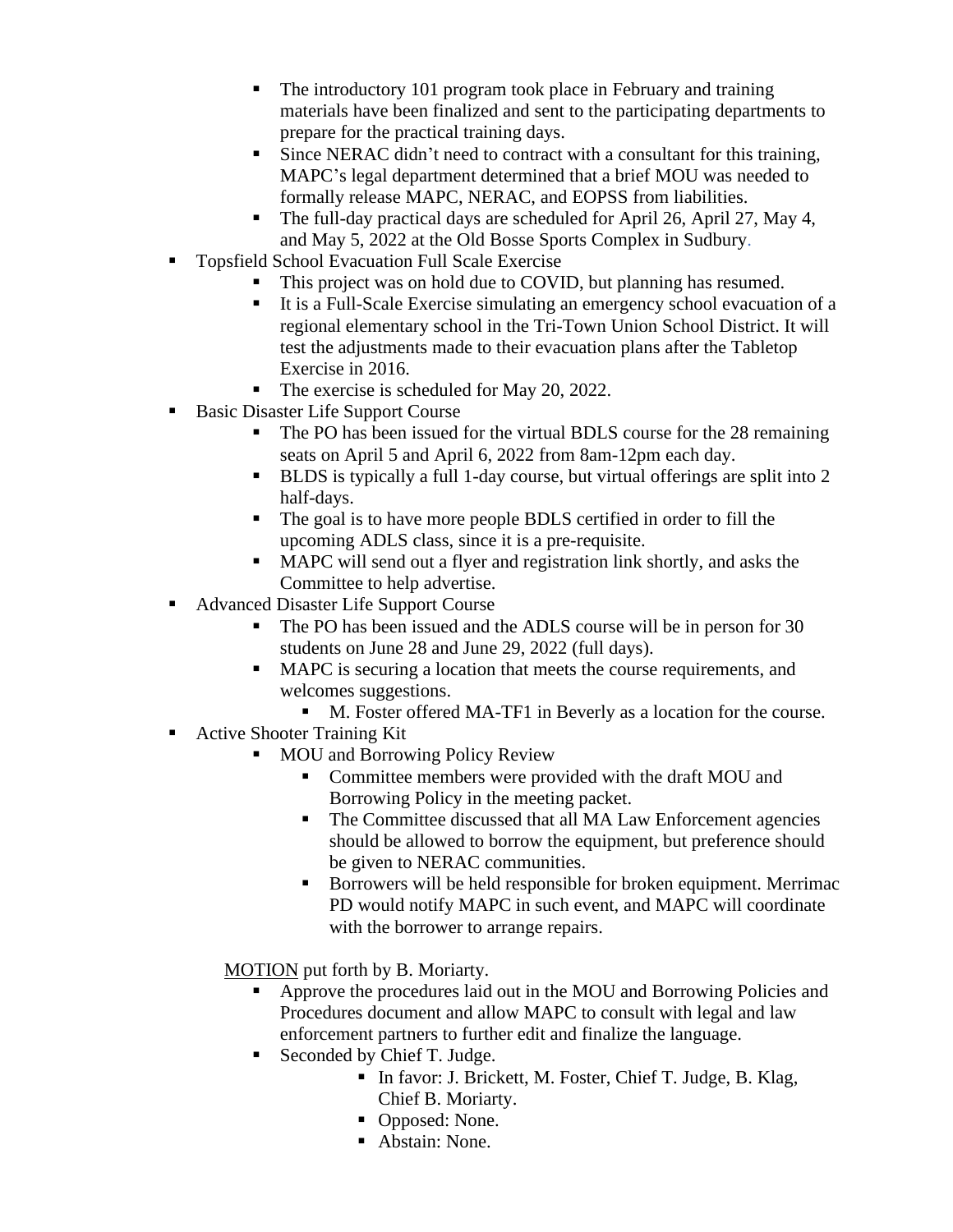- The motion passed.
- ATIRC and LASER Course Offerings
	- NERAC has confirmed dates for June 14-16, 2022 (ATIRC) and July 26-28, 2022 (LASER).
	- Two locations have been identified in Marblehead, the Coffin School and the Eveleth/Glover School, for MEMA to choose the venue that best fits their requirements.
	- The ATIRC and LASER Class Information forms have been submitted to MEMA's Training Unit Supervisor. They will now coordinate with Chief J. Gilliland for a site visit before they submit the paperwork to LSU.

## **FFY22 Plan Development Process and TEP Update**

- MAPC is still awaiting guidance from EOPSS on state and federal funding priorities for the FFY22 fiscal year.
- Project request forms will be sent out to committees and stakeholders. Committees will start developing a list of related projects based on these guidelines for the Full Council to review.
- **EXECUTE:** MEMA announced that the Training and Exercise Plan (TEP) is now the Integrated Preparedness Plan (IPP), which is more inclusive to other kinds of activities. Further guidance will be provided.

#### **Technical Rescue Teams**

- **•** Fire District 14 Technical Rescue Team  $-Lt$ . T. Rinoldo was in attendance to present the following:
	- **ERR May Confined Space Rescue Refresher Drill**

MOTION put forth by B. Moriarty.

- Approve the FD-14 May Confined Space ERR in the amount of \$6,510.
- Seconded by Chief T. Judge.
	- In favor: J. Brickett, M. Foster, Chief T. Judge, B. Klag, Chief B. Moriarty.
	- Opposed: None.
	- Abstain: None.
- The motion passed.
- ERR June Structural Collapse Drill

MOTION put forth by B. Moriarty.

- Approve the FD-14 June Structural Collapse ERR in the amount of \$3,185.
- Seconded by Chief T. Judge.
	- In favor: J. Brickett, M. Foster, Chief T. Judge, B. Klag, Chief B. Moriarty.
	- Opposed: None.
	- Abstain: None.
- The motion passed.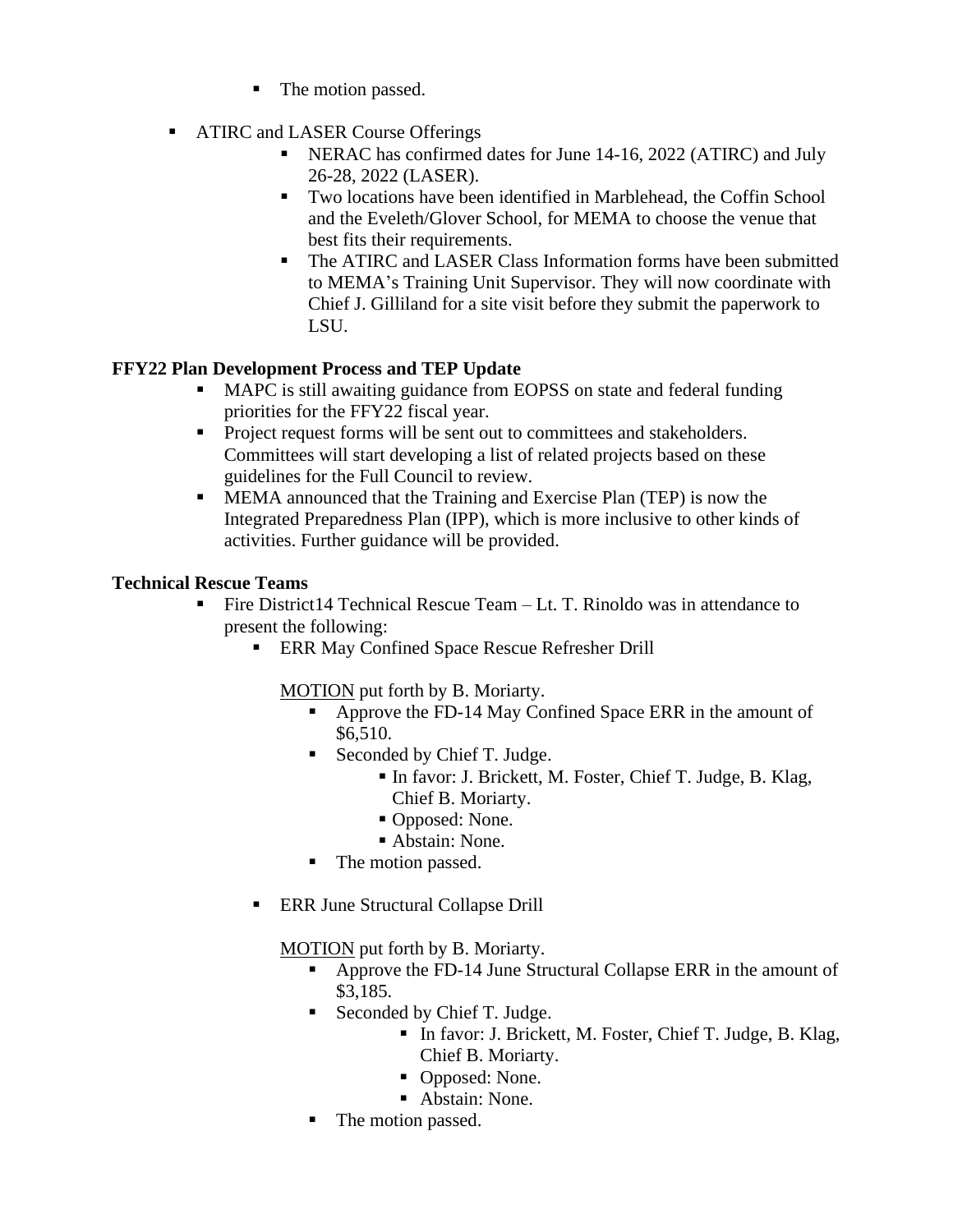- Northeast Massachusetts Technical Rescue Team– I. McGregor was in attendance to present the following:
	- AAR January Rope Skills Drill
	- AAR February Confined Space Drill

#### MOTION put forth by B. Moriarty.

- Approve the NEMTRT January Rope Skills and February Confined Space AAR.
- Seconded by Chief T. Judge.
	- In favor: J. Brickett, M. Foster, Chief T. Judge, B. Klag, Chief B. Moriarty.
	- Opposed: None.
	- Abstain: None.
- The motion passed.

#### **New Business Unforeseen by the Chair**

■ None

MOTION put forth by B. Moriarty.

- Adjourn the meeting.
- Seconded by Chief T. Judge.
	- In favor: J. Brickett, M. Foster, Chief T. Judge, B. Klag, Chief B. Moriarty.
	- Opposed: None.
	- Abstain: None.
- The motion passed.

#### **\*\* Next Meeting: April 14, 2022\*\***

#### ATTENDEES – COMMITTEE MEMBERS

Chief Jason Gilliland, Chair: Marblehead Fire Department\* Jon Brickett: Executive Director, Northeast EMS\* Mark Foster: Director, Beverly Emergency Management\* Chief Thomas Judge: Concord Fire Department\* Bill Klag: Emergency Preparedness Director, North Shore Medical Center\* Chief Brian Moriarty: Lawrence Fire Department \*

#### ABSENT – COMMITTEE MEMBERS

Chief J. Fisher: Carlisle Police Department\* Chief John LeLacheur: Beverly Police Department\* John Sanchez: Burlington Public Works\* Chief Neal Hovey: Topsfield Police Department\*

#### ATTENDEES – OTHER

Rosemary Volinski: MAPC Lauren Sacks: MAPC Amy Reilly: MAPC Vicky Mboka-Boyer: EOPSS Heather Tecce: MEMA